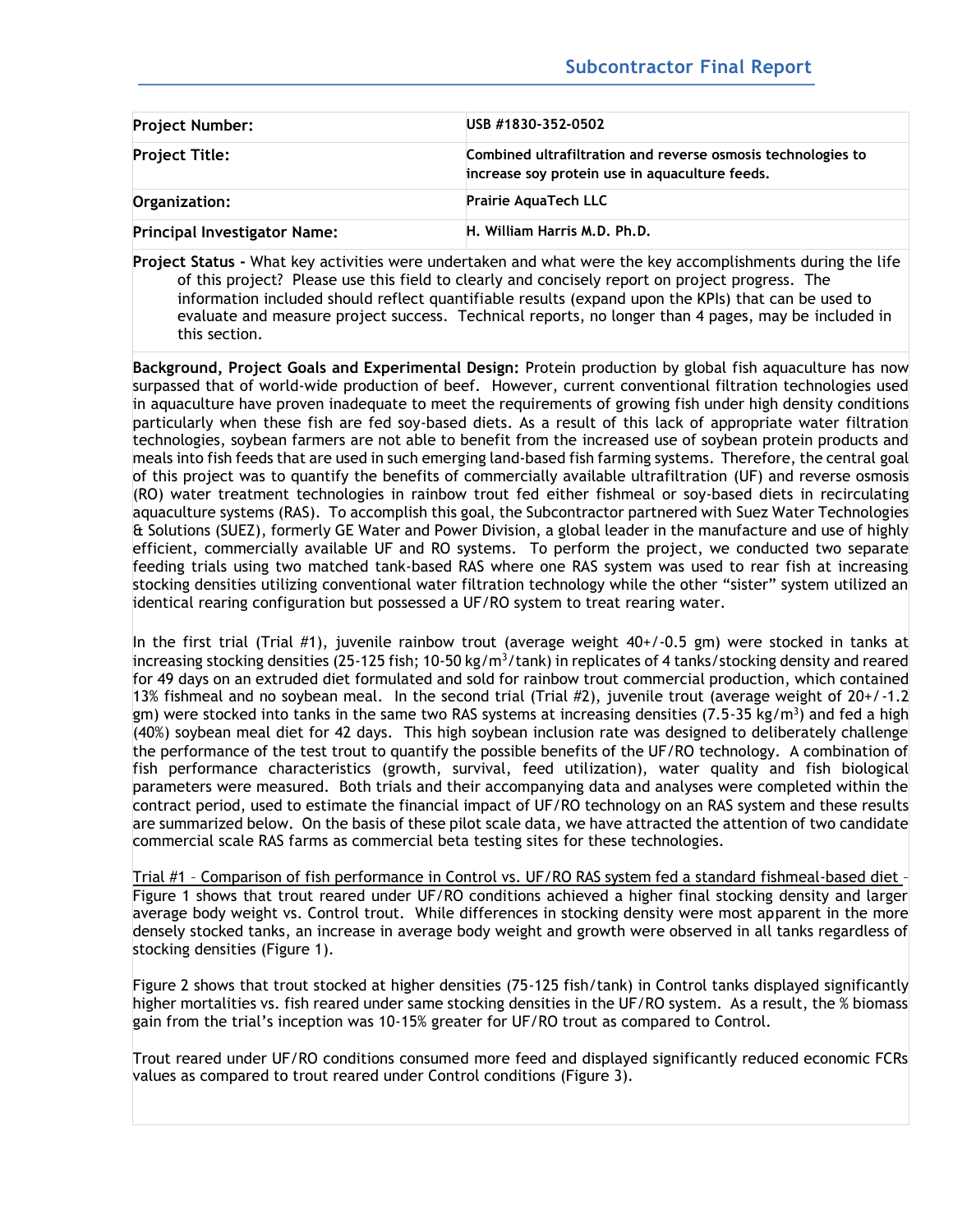

**Figure 1: Comparison of average initial and final tank stocking densities (left panel) and body weights (right panel) for trout reared under Control (blue line, open circles) or UF/RO (orange line, solid circles) conditions at time 0 or after 49 days in trial #1. See text for details.** 



**Figure 2: Comparison of average mortalities (left panel) and biomass gained (right panel) from trout reared under Control (blue line or crosshatched columns) or UF/RO (orange line or crosshatched columns) conditions.** 



**Figure 3: Comparison of economic FCR for trout reared under Control (blue line and open circles) vs. UF/RO (orange line and open circles). Note the larger economic FCR for trout reared under Control conditions. See text for details.** 

In trial #1, the UF/RO system used ~60% of the daily make up water vs. Control. Despite reduced water consumption, the average UF/RO water turbidity was 40% lower as compared to values in the Control system.

Trial #2 – Comparison of fish performance in Control vs. UF/RO RAS System fed a high soybean meal diet – Figure 4 shows that final stocking densities for Trial #2 Control trout declined dramatically when fish were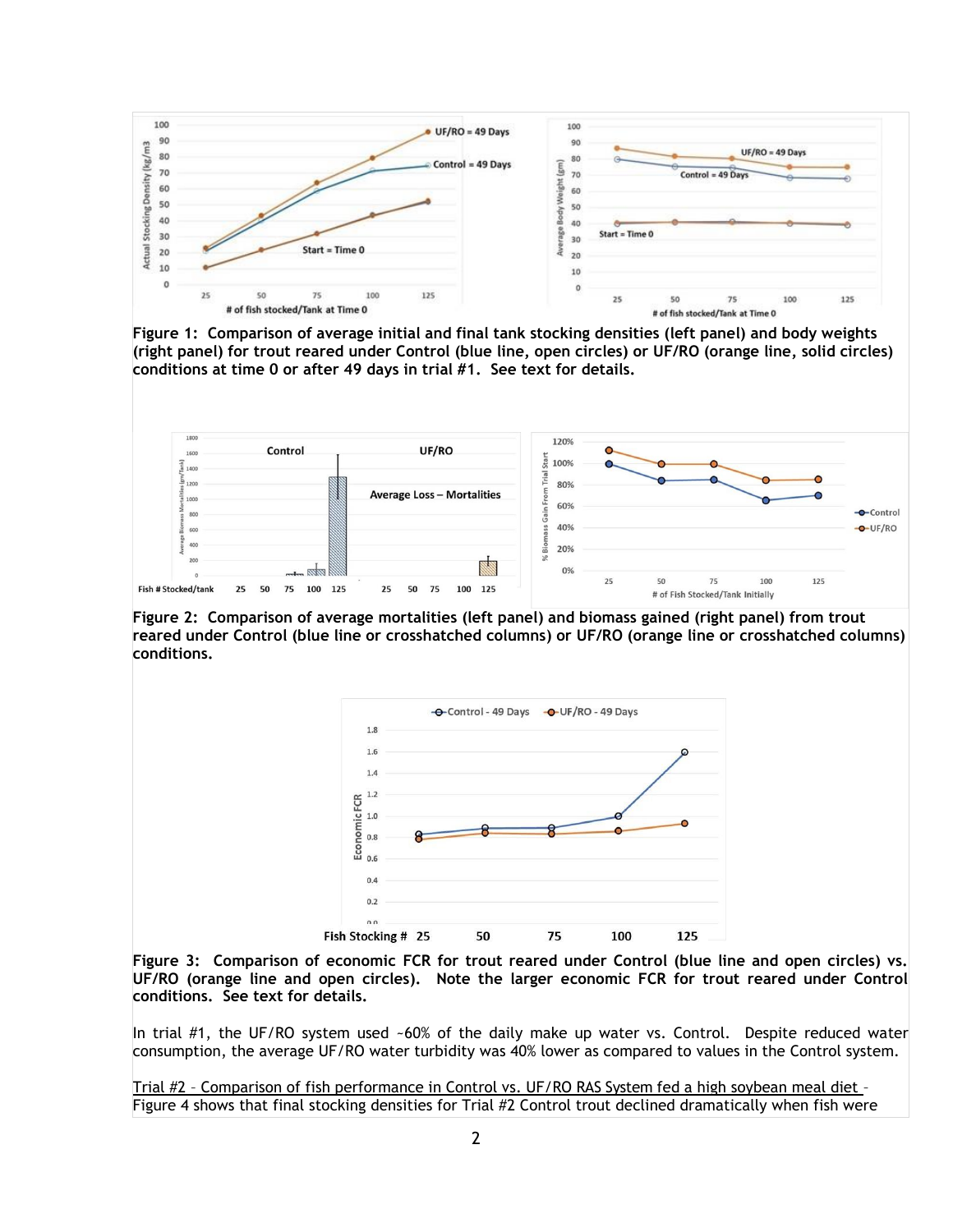stocked at >100 fish/tank. By contrast, both Control and UF/RO trout achieved similar final average body weights. Table I shows that Control Trial #2 trout reared at high stocking densities had  $\sim$  50% cumulative mortality whereas UF/RO fish displayed a 33.4% mortality rate as compared to data obtained in Trial #1.



**Figure 4: Comparison of average initial and final tank stocking densities (left panel) and body weights (right panel) for trout reared under Control (blue line, open circles) or UF/RO (orange line, solid circles) conditions at time 0 or after 49 days in trial #2. See text for details.** 

As a result of these mortalities, Control trout showed a negative % biomass gain after stocking at high densities (125 fish/tank) whereas UF/RO fish displayed a 28% biomass gain and 33.4% cumulative mortality. Similarly, the economic FCR of Control Trial #2 trout increased dramatically at higher stocking densities due to losses whereas the economic FCR of UF/RO trout also increased but achieved a value that was nearly 40X lower. Of interest, UF/RO trout consumed 10-15% less feed vs. trout in the Control system.

|                          | <b>Control System</b> |             | UF/RO System |             | % Increase in Survival |
|--------------------------|-----------------------|-------------|--------------|-------------|------------------------|
| <b>Fish/Tank Stocked</b> | Average #             | % Mortality | Average#     | % Mortality | UF/RO Fish vs. Control |
| 25                       | 1.0                   | 4.0%        | 1.0          | 4.0%        | 0.0%                   |
| 50                       | 2.3                   | 4.5%        | 1.3          | 2.5%        | 2.0%                   |
| 75                       | 14.0                  | 18.7%       | 3.3          | 4.3%        | 14.3%                  |
| 100                      | 34.3                  | 34.3%       | 22.3         | 22.3%       | 12.0%                  |
| 125                      | 62.3                  | 49.8%       | 41.8         | 33.4%       | 16.4%                  |

Table I: Comparison of mortalities and survival of trout reared in either Control or UF/RO Systems in Trial #2



**Figure 5: Comparison of % biomass gain (left panel) and economic FCR (right panel) for trout stocked at various initial densities and reared under Control (blue line or crosshatched columns) or UF/RO (orange line or crosshatched columns) in Trial #2. See text for details.** 

In trial #2, UF/RO system used ~65% of the daily make up water vs. the Control system. Despite the reduced water consumption, the average water turbidity of the UF/RO system was 35.3% lower as compared to values for the Control system.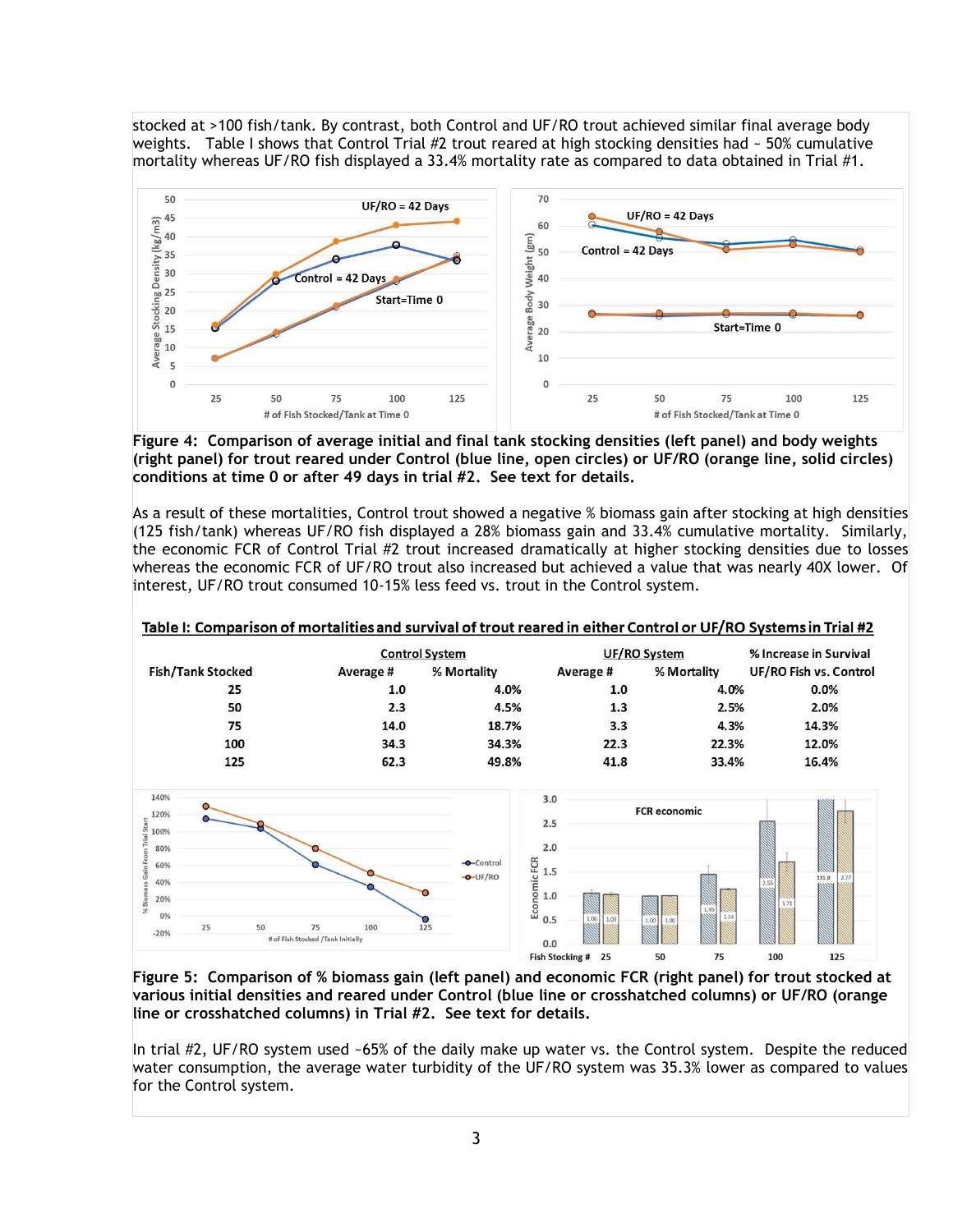Histological examination of various tissues including gills, liver, spleen, kidney and intestine was performed on trout reared at either low or high stocking density conditions in both Control and UF/RO systems. Other than indications of early distal intestinal enteritis consist with their high soybean diet, all tissues were within normal limits and no significant differences were observed between them.

Comparison of Financials and Fish Performance in Control vs. UF/RO Systems – Data from Trials #1 and #2 provide a wealth of performance metrics upon which to estimate the potential value(s) of implementation of UF/RO technology in RAS trout rearing systems. Due to final report space limitations, our estimates will focus on value calculations for a UF/RO application in a juvenile rearing system designed to supply 75-80gm trout (corresponds to Trial #1 final trout size) for larger production tanks to grow fish to market size (~500-600gm). The financial estimate summarized below is focused solely on expanding the production of an existing juvenile rearing unit via increasing the amount of juvenile trout that could be supplied to a production system.

Data from Trial #1 shows that UF/RO technology increased production of test RAS systems by 25 kg/m3 of biomass as compared to rearing of fish in the same system under Control conditions. This increased productivity corresponds to 333 fish/m3 (13 fish/kg) and if valued at \$1.50/fish a total of \$500/m3 increased production value attributable to use of the UF/RO system. Multiple commercial trout farms possess juvenile rearing units of 20,000 gallons tank rearing space (75 m3) that are stocked and emptied a total of four times (4 turns)/year. Thus, the increased value provided by the UF/RO system for such a system is \$37,879/turn or \$151,515/year. This increased productivity does NOT include the potential increased output of the final production step to rearing trout to market size fish utilizing these technologies.

Given that the UF/RO system uses 35-40% less daily make up water vs. Control systems, our initial estimates indicate that all of the additional operational costs incurred by the UF/RO technology (cleaning reagents, electricity, etc.) are covered within the cost of pumping, heating and treating this additional water requirement for the Control system to operate without the extra biomass of trout. Thus, all operating costs of the UF/RO system are estimated to be accounted for in cost savings in water usage and treatment. The UF/RO system used in Trial #1 provided a total of 4 turnovers of rearing water volume per day that were filtered through the UF component. This would correspond to a UF/RO unit capable of ~50-100 gallons per minute of water flow. While the capex cost of such a unit does vary significantly, a value of \$150,000 can be assigned for purposes of this report. Thus, the ROI for a UF/RO unit capex cost is estimated to be an attractive one-year payback investment.

Data from Trial #2 show that the UF/RO technology possessed benefits when applied to trout reared on high soybean meal inclusion diets. As expected, trout fed a high soybean meal diet grew less well vs. fish fed a fishmeal diet under the same Control conditions, although the diets utilized in the current trials had an extremely high level of soybean meal inclusion of 40% of the dry diet. Similar to data obtained in Trial #1, the benefits of UF/RO technology were most apparent at higher stocking densities where Control tanks fed the soybean meal diet produced no biomass gains due to massive mortalities whereas trout reared under UF/RO conditions grew and achieved a significant net biomass gain albeit with substantial mortalities. This ability of UF/RO technology to "push the envelope" to increase the productivity of ultra high inclusion of soy-fed trout under high density RAS rearing conditions deserves more study and development. In addition, it is likely that testing of additional diets containing 20-30% soybean meal will yield a better understanding of UF/RO benefits.

Follow-On Commercial Trial Beta Test – As reported previously, Prairie AquaTech and SUEZ management have visited the large RAS farm, Vero Blue Farms, Inc. of Webster City, IA and discussed the implementation of a larger beta commercial trial to further validate the possible advantages of using UF/RO technology for rearing fish in RAS tank-based systems. Based on current discussion, such a trial is being scheduled for Q1 of 2019. In addition, Prairie AquaTech and SUEZ are also in early stage discussions with an Ohio-based RAS farm, Hanilu Farms LLC for a similar beta testing trial. It is anticipated that for each of these beta tests (one involving hatchery water reuse and improved quality) and the other (improvements in production water rearing conditions) that current farm financial metrics will be applied to the beta testing protocol. Moreover, since both farms involve growing barramundi (Australian seabass) using soy containing diets, these commercial trials will provide additional information on the combination of UF/RO technology and commercial soy based diets.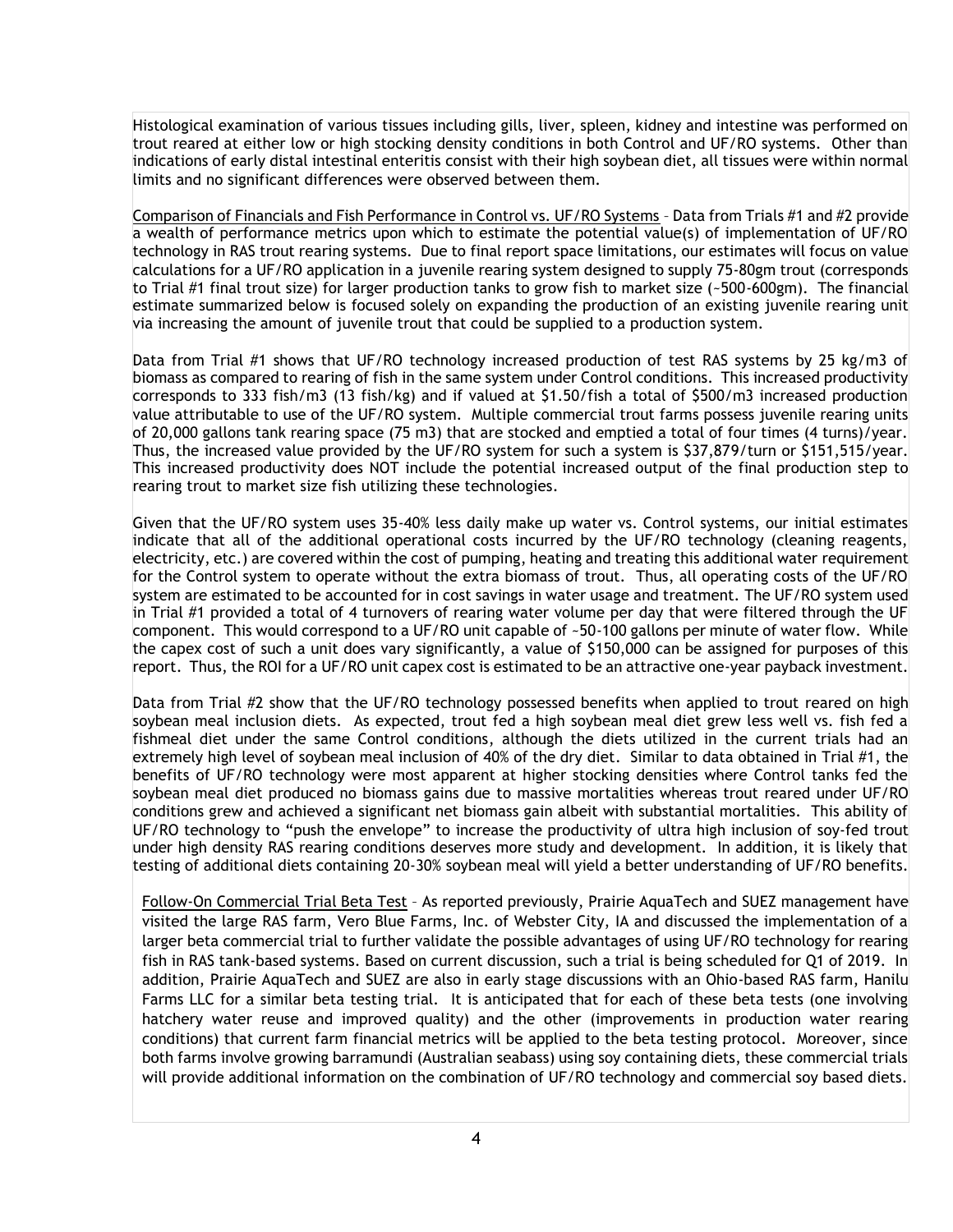**Did this project meet the intended Key Performance Indicators (KPIs)?** List each KPI and describe progress made (or not made) toward addressing it, including metrics where appropriate.

This project fulfilled all of the three KPI's that were projected for completion and provided the foundation for the other 3 KPIs that are now the subject of the current efforts of Prairie AquaTech and SUEZ. The following 3 KPI's were completed:

- 1. **Establishment of experimental systems consisting of replicate Industry Standard (Control) and Modified System using SUEZ UF and RO equipment packages** – A laboratory scale tank-based experimental system was designed, built and commissioned that enabled direct comparison between the rearing of fish (rainbow trout for initial trials) using either Control conditions widely utilized in RAS aquaculture vs. the same system provided with UF/RO equipment for conditioning rearing water. Importantly, the experimental design included stocking fish at various stocking densities to determine the effects of UF/RO on fish grown under different biomass densities. This system can now provide metrics to quantify changes in a variety of important parameters influencing fish growth as well as quantification of water usage, quality, etc. Prairie AquaTech and SUEZ plan additional testing efforts using this system.
- 2. **Fish performance in either Control or Experimental System containing UF/RO fed a standard diet or soy containing diet was compared using this experimental system** –Two independent trials (the first consisting of a total of 49 days and the second spanned 42 days) were performed and completed. Data collected from each trial where trout were fed either a fishmeal-based or soy-based diet were used to compared fish performance under different rearing conditions (Control vs. UF/RO) at different rearing fish biomass densities. These fish were further analyzed using a variety of metrics summarized in the Technical Report Section of this Final Report.
- 3. **Project financials and fish performance in Control vs. UF/RO Systems were analyzed and** compared – Based on data collected from both fishmeal and soy-based feeding trials, financial analysis of the costbenefit of the commercial use of UF/RO technology was significantly positive and appears to be cost effective with regards to both Cap Ex and Op Ex costs vs. increased fish production benefits and lower makeup water requirements. These data serve as the basis for comparisons in larger commercial scale beta testing trials.

The foundation for three other project KPI's was successfully completed and planning for one future KPI is underway.

- 4. **Follow-on commercial trial beta test** Using data obtained from both fishmeal and soy-based trials, Prairie AquaTech and SUEZ have attracted the interest of two commercial fish producers that currently utilizing soy-based feeds. One producer is based in Iowa while the other is located in Ohio. Current planning involves possible trials in 2019.
- 5. **Existing farms switch to high soy diets after UF/RO retrofits** This project KPI will follow on from the results of the commercial beta testing results achieved by completion of KPI #4
- 6. **UF/RO & high soy diets become viable technologies for new and existing aquaculture facilities** Successful beta tests on farms already using soy-based diets will provide the basis for more widespread use of UF/RO systems that can be retrofitted on existing commercial RAS farms. Further success with